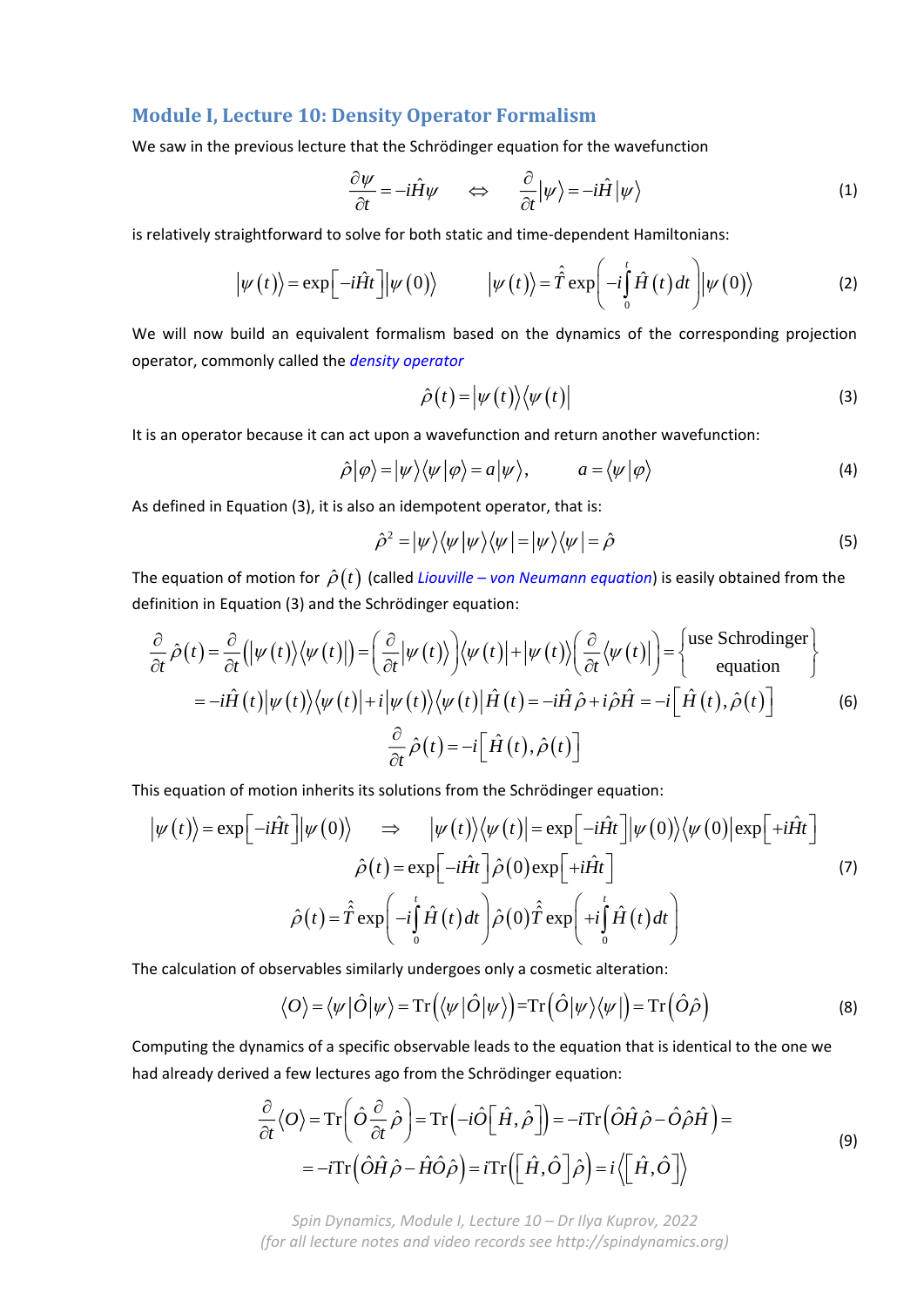It does therefore appear that the formalism around the density operator defined in Equation (3) is in every respect equivalent to the original wavefunction formalism. There are two primary reasons why this description is often preferred in spin dynamics simulations:

1.  $|\psi\rangle$  does not survive the ensemble average, whereas  $|\psi\rangle\langle\psi|$  does:

$$
\overline{|\psi\rangle} = \frac{1}{2\pi} \int_{0}^{2\pi} e^{i\varphi} | \psi \rangle d\varphi = 0, \qquad \overline{|\psi\rangle\langle\psi|} = \frac{1}{2\pi} \int_{0}^{2\pi} e^{i\varphi} | \psi \rangle \langle\psi| e^{-i\varphi} d\varphi = | \psi \rangle \langle\psi| \qquad (10)
$$

2.  $|\psi\rangle$  becomes unacceptably large for ~10<sup>23</sup> spins, whereas the above mentioned ensemble average provides a serviceable substitute to the explicit description for  $|\psi \rangle \langle \psi |$  .

For the moment, however, we will not carry out any ensemble averaging and will treat the density operator formalism as an exact substitute for the wavefunction formalism developed in the previous lecture. The physical meaning of  $\,\hat{\rho}(t)\,$  can be glimpsed from the expressions for its matrix elements. The diagonal elements

$$
\langle n|\hat{\rho}|n\rangle = \langle n|\psi\rangle \langle \psi|n\rangle = |\langle \psi|n\rangle|^2 = |c_n|^2 = p_n \tag{11}
$$

correspond to the probability of finding the system in a state  $\ket{n}$  and the off-diagonal elements indicate the presence of a superposition in the wavefunction, the corresponding matrix element being equal to the product of the coefficients in the superposition:

$$
|\psi\rangle = ... + c_n |n\rangle + c_k |k\rangle + ...
$$
  
\n
$$
\hat{\rho} = |\psi\rangle\langle\psi| = (... + c_n |n\rangle + c_k |k\rangle + ...)(... + c_n^* \langle n| + c_k^* \langle k| + ... ) =
$$
  
\n
$$
= ... |c_n|^2 |n\rangle\langle n| + c_n c_k^* |n\rangle\langle k| + c_k c_n^* |k\rangle\langle n| + |c_k|^2 |k\rangle\langle k| + ...
$$
  
\n
$$
\langle n|\hat{\rho}|k\rangle = c_n c_k^*
$$
\n(12)

Equation (11) suggests that the trace of the density matrix as defined by Equation (3) should always be unity. This is indeed the case, but this is often inconvenient for numerical reasons, and a scaled unit matrix is commonly subtracted out to leave a traceless operator. The new definition therefore is:

$$
\hat{\sigma} = \hat{\rho} - k\hat{E} \qquad k = 1/\dim(\hat{\rho}) \tag{13}
$$

This does not affect the system evolution under Equation (6), or any calculation results, because the unit operator is time-independent and commutes with the Hamiltonian:

$$
\frac{\partial}{\partial t} \Big[ \hat{\sigma}(t) + k \hat{E} \Big] = \frac{\partial}{\partial t} \hat{\sigma}(t) = -i \Big[ \hat{H}(t), \hat{\sigma}(t) + k \hat{E} \Big] = -i \Big[ \hat{H}(t), \hat{\sigma}(t) \Big]
$$
(14)

and because all observable operators (as we saw in the previous lectures) are traceless, and therefore the  $k\hat{1}$  term does not contribute to any observables either:

$$
\langle O \rangle = \text{Tr} \left( \hat{O} \hat{\rho} \right) = \text{Tr} \left( \hat{O} \left[ \hat{\sigma} + k \hat{E} \right] \right) = \text{Tr} \left( \hat{O} \hat{\sigma} \right) + k \text{Tr} \left( \hat{O} \hat{E} \right) = \text{Tr} \left( \hat{O} \hat{\sigma} \right)
$$
(15)

This unit trace term will become important when we get to relaxation theory, but for now we will forget about it and consider the density matrix traceless.

## **Operator-state duality**

Equation (8) for the expectation value of the observables is, in fact, a scalar product on the space of spin operators. This gives the density operator formalism a convenient property – the density matrix of a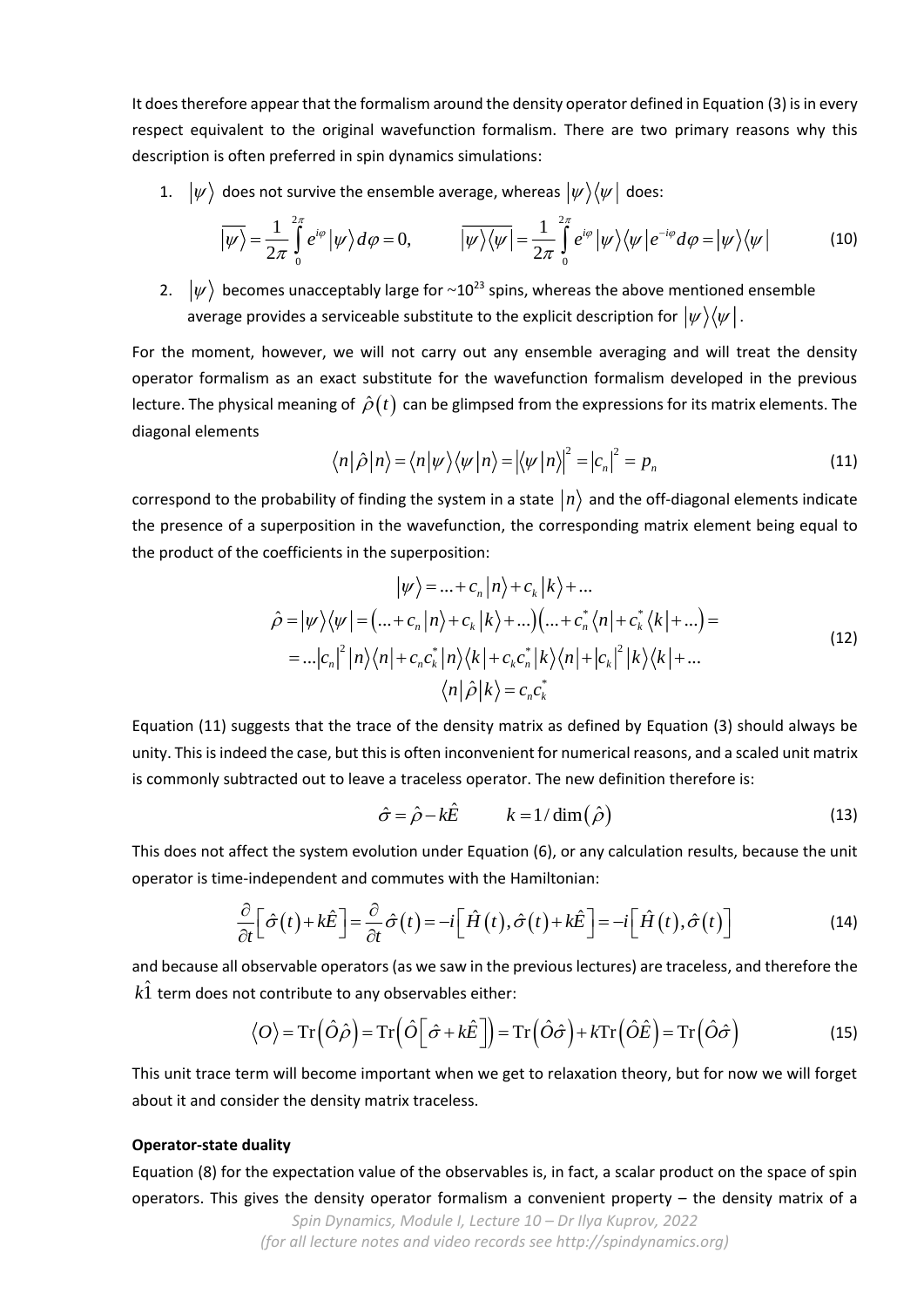system with specific expectation values of orthogonal physical observables is a linear combination of the corresponding operators. For example, if a spin-½ particle is completely polarized along the Z axis, that is,  $\ket{\psi}\!=\!\ket{\alpha}\!=\!\left(1\!-\!0\right)^{\!\mathrm{T}}$  , then the corresponding density matrix is:

$$
\hat{\rho} = |\psi\rangle\langle\psi| = |\alpha\rangle\langle\alpha| = \begin{pmatrix} 1 \\ 0 \end{pmatrix} (1 \quad 0) = \begin{pmatrix} 1 & 0 \\ 0 & 0 \end{pmatrix} = \begin{pmatrix} kill \ the \\ trace \end{pmatrix} = \begin{pmatrix} 1/2 & 0 \\ 0 & -1/2 \end{pmatrix} = \hat{L}_z \tag{16}
$$

and so the density matrix happens to be equal to the  $\hat{L}_{z}$  operator. It can be similarly shown that  $\hat{\rho}$  for the spin oriented along X and Y axes is likewise equal to  $\hat{L}_{\rm x}$  and  $\hat{L}_{\rm y}$  operators respectively. This is the explanation of the common practice of associating these spin operators with the state of the spin system. When we say that the spin system is "in the  $\hat{L}_{\rm Z}^{}$  state", this means that its density operator is equal to  $\hat{L}_{\rm Z}^{}$ , and it so happens that this corresponds to the Z orientation of the actual spin.

#### **Superoperators**

Various linear transformations of the density operator may be thought of as operations defined on the space of operators. The set of all such operations (which are distinguished by a double hat) is called the *superoperator space*. We will consider it in much greater detail in Term II – here we will only mention one specific type of superoperators called *commutation superoperators*, defined as:

$$
\hat{\hat{H}}\hat{\rho} = \left[\hat{H}, \hat{\rho}\right] = \hat{H}\hat{\rho} - \hat{\rho}\hat{H}
$$
\n(17)

Clearly, commutation with  $\hat{H}$  is a linear transformation on the space of the density operators. Equation (17) allows us to re-cast the fairly cumbersome Equations (6) and (7) in a slightly neater form:

$$
\frac{\partial}{\partial t}\hat{\rho}(t) = -i\hat{H}\hat{\rho}(t) \implies \hat{\rho}(t) = \exp\left[-i\hat{H}t\right]\hat{\rho}(0)
$$
\n
$$
\frac{\partial}{\partial t}\hat{\rho}(t) = -i\hat{H}(t)\hat{\rho}(t) \implies \hat{\rho}(t) = \hat{T}\exp\left(-i\int_{0}^{t}\hat{H}(t)dt\right)\hat{\rho}(0)
$$
\n(18)

This is useful in practice because the double-sided multiplication in Equation (7) tends to be numerically inconvenient. Some important processes (notably relaxation, more on this in Term III) cannot be expressed as commutation operations, necessitating the use of the superoperator formalism.

#### **Treatment of composite systems**

We know that for a system composed of two non-interacting uncorrelated subsystems the total wavefunction is a direct product of the wavefunctions of the individual subsystems:

$$
|\psi_{AB}\rangle = |\psi_{A}\rangle \otimes |\psi_{B}\rangle
$$
 (19)

We can also easily prove two useful properties of direct products:

$$
(A \otimes B)(C \otimes D) = (AC) \otimes (BD) \qquad \operatorname{Tr}(A \otimes B) = \operatorname{Tr}(A) \operatorname{Tr}(B) \tag{20}
$$

For the density matrices we therefore have:

$$
\hat{\rho}_{AB} = |\psi_{AB}\rangle\langle\psi_{AB}| = (|\psi_A\rangle\otimes|\psi_B\rangle)(\langle\psi_A|\otimes\langle\psi_B|) = (|\psi_A\rangle\langle\psi_A|)\otimes(|\psi_B\rangle\langle\psi_B|) = \hat{\rho}_A\otimes\hat{\rho}_B
$$
 (21)

The Hamiltonian built differently – every part must affect its own subsystem, but must leave the other subsystem intact (*i.e.* perform unit operator action). The Hamiltonian of a two-spin system is therefore built as: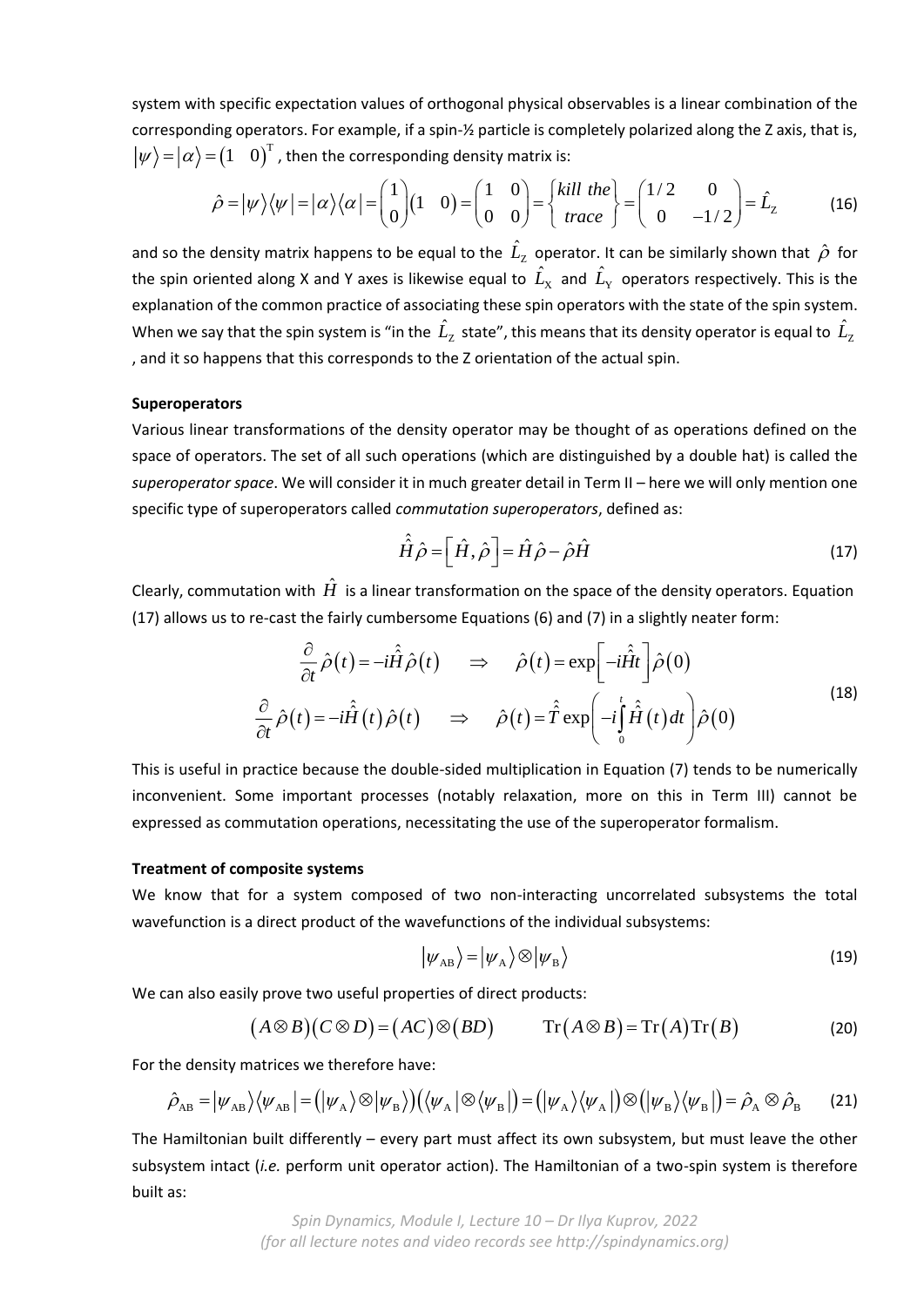$$
\hat{H}_{AB} = \hat{H}_A \otimes \hat{E}_B + \hat{E}_A \otimes \hat{H}_B
$$
\n(22)

where  $\,\hat{E}\,$  is the identity operator. With this in place, we only need to know the density matrix description of a single spin, and the rest of the formalism can be built up from there using direct products – spins can be added to the system one by one and Equations (21)-(22) used to update the operator matrices at each step of the procedure.

### **Writing your own simulations – an example**

We can now continue building the simulation from the previous lecture. Our first stage was to define the Pauli matrices:

```
% Define Pauli matrices
sigma_x=[0, 1/2; 1/2, 0];
signa^{-}y=[0, -1i/2; 1i/2, 0];signa<sub>z=[1/2, 0; 0, -1/2];</sub>
unit=\bar{1} 0; 0 1];
```
The second stage was to use the Kronecker product procedure to generate two-spin operators:

```
% Build two-spin operators
Lx=kron(sigma_x,unit); Sx=kron(unit,sigma_x);
Ly=kron(sigma_y,unit); Sy=kron(unit,sigma_y);
Lz=kron(sigma_z,unit); Sz=kron(unit,sigma_z);
```
And the third stage was to build the Hamiltonian:

```
% Build the Hamiltonian
omega_L=2*pi*200; % 200 Hz
omega_S=2*pi*400; % 400 Hz
omega J=2*pi*40; % 40 Hz
H=omega L*Lz+omega S*Sz+omega J*(Lx*Sx+Ly*Sy+Lz*Sz);
```
We can now proceed with this simulation – let us take the initial condition to be  $\hat{\rho}(0)$  =  $\hat{L}_x$  +  $\hat{S}_x$  , this corresponds to both spins sitting on the X axis, as they would as a result of a 90-degree radiofrequency pulse. For the observable operator, we will pick the total X magnetization for the real part and the total Y magnetization for the imaginary part, that is  $\hat A=\Bigr(\hat L_\mathrm{x}+\hat S_\mathrm{x}\Bigr)+i\Bigr(\hat L_\mathrm{Y}+\hat S_\mathrm{Y}\Bigr)$ . In Matlab language, this would simply be:

```
% Initial and detection state
rho=Lx+Sx; coil=(Lx+Sx)+1i*(Ly+Sy);
```
where the term "coil" was used for the observable operator. Before computing the propagator, we need to decide the time step in the simulation. To observe the Nyquist condition, we need two points per period of the fastest oscillation in the system. This means that we need to calculate the highest frequency present in the system. That is actually the definition of the Hamiltonian norm, and therefore:

```
% Decide the time step
time_step=1/norm(H);
```
We can now compute the step propagator:

% Build the step propagator P\_evol=expm(-1i\*H\*time\_step);

The following needs to happen from this point onwards: the system should be propagated forward by one step, then the observable should be calculated and recorded, then the system should be propagated forward by another step, and so on. This is accomplished by the use of the "for" loop:

```
% Time evolution with for 2048 steps
for n=1:2048
    fid(n)=trace(coil.'*rho);
```
*Spin Dynamics, Module I, Lecture 10 – Dr Ilya Kuprov, 2022 (for all lecture notes and video records see http://spindynamics.org)*